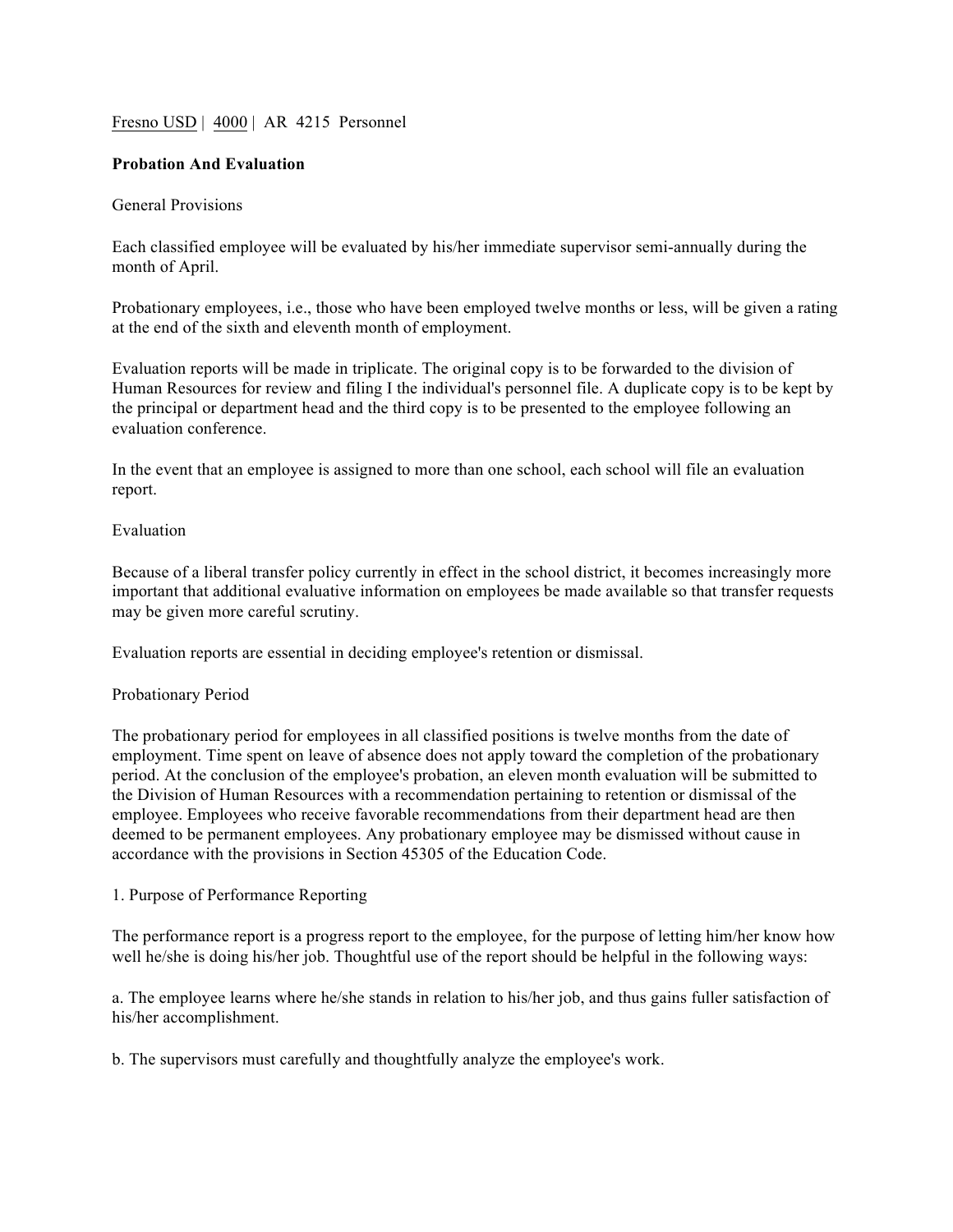c. An opportunity for closer and better communication between the employee and his/her supervisor is provided.

d. The report is intended to apply only to each individual employee and the work of his/her particular position. The report is not to be competitive between employees, nor is it intended to be used for comparative purposes between employees. It is a report to the employee from his/her immediate superior concerning his/her performance of his/her job.

# 2. The Rater

The immediate supervisor (must be a supervisory or management employee) rates the employee. This is the person who assigns, checks, or reviews and supervises the work of the employee, or is most closely acquainted with the employee's work. Custodians shall be rated by the site principal; food service helpers by the food service manager or designee; clerical staff by the immediate supervisor and/or principal or department head.

## 3. The Reviewer

The principal, department head, or designated supervisor reviews the evaluations of those employees under his/her supervision. The rater and the reviewer should discuss the rating report and should concur I the report that is presented to the employee.

## 4. Definitions of Rating Columns

The performance of the employee is rated in one of three columns:

a. Meets standards: Employee's work performance is consistently up to or exceeds standard of performance expected of his/her position.

b. Requires Improvement: Work performance is below standard required and expected for the position. Definite improvement is needed for work performance to be fully satisfactory. Employee appears to have the potential for improvement and a reasonable amount of additional training, experience or effort probably will bring the performance up to a satisfactory standard.

c. Unsatisfactory: Performance is not of a quality acceptable for continued employment. An unsatisfactory report should be followed by the completion of a classified employee competency review. These forms are available in the personnel division office.

## 5. Rating the Employee

a. Rate each item in each of the three columns to indicate your evaluation of that factor of the employee's work. Be certain to include your rating in the "general comments" section.

b. Ratings of "needs improvement" or "unsatisfactory" must be explained by a backup statement or documents under "Section C."

c. Use the general comments section for any remarks that may be appropriate concerning the work of the employee. Special commendations may be recorded here. Suggestions to help the employee in improving